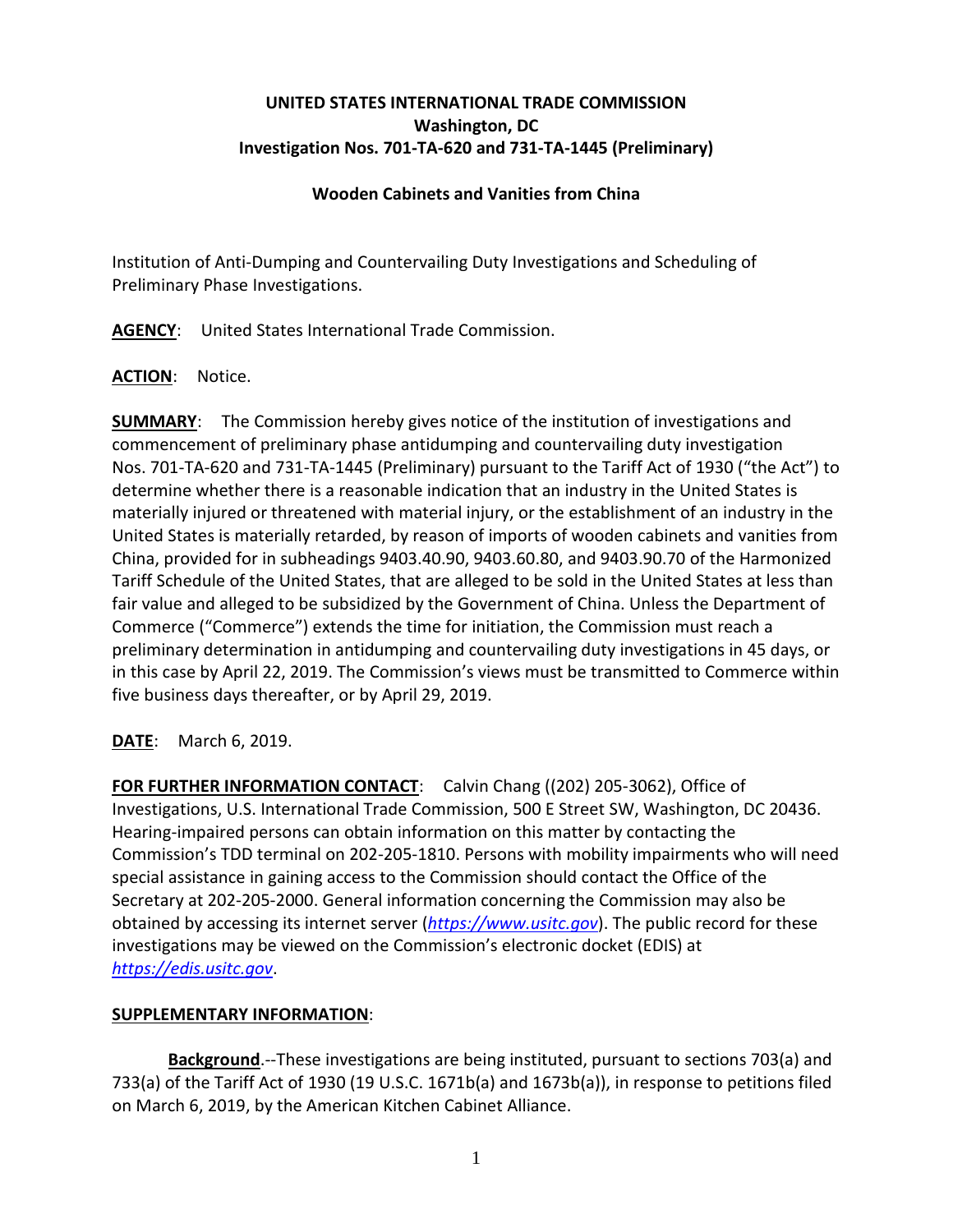For further information concerning the conduct of these investigations and rules of general application, consult the Commission's Rules of Practice and Procedure, part 201, subparts A and B (19 CFR part 201), and part 207, subparts A and B (19 CFR part 207).

**Participation in the investigations and public service list**.--Persons (other than petitioners) wishing to participate in the investigations as parties must file an entry of appearance with the Secretary to the Commission, as provided in sections 201.11 and 207.10 of the Commission's rules, not later than seven days after publication of this notice in the *Federal Register*. Industrial users and (if the merchandise under investigation is sold at the retail level) representative consumer organizations have the right to appear as parties in Commission antidumping duty and countervailing duty investigations. The Secretary will prepare a public service list containing the names and addresses of all persons, or their representatives, who are parties to these investigations upon the expiration of the period for filing entries of appearance.

**Limited disclosure of business proprietary information (BPI) under an administrative protective order (APO) and BPI service list**.--Pursuant to section 207.7(a) of the Commission's rules, the Secretary will make BPI gathered in these investigations available to authorized applicants representing interested parties (as defined in 19 U.S.C. 1677(9)) who are parties to the investigations under the APO issued in the investigations, provided that the application is made not later than seven days after the publication of this notice in the *Federal Register*. A separate service list will be maintained by the Secretary for those parties authorized to receive BPI under the APO.

**Conference**.--The Commission's Director of Investigations has scheduled a conference in connection with these investigations for 9:30 a.m. on Wednesday, March 27, 2019, at the U.S. International Trade Commission Building, 500 E Street SW, Washington, DC. Requests to appear at the conference should be emailed to [preliminaryconferences@usitc.gov](mailto:preliminaryconferences@usitc.gov) (DO NOT FILE ON EDIS) on or before March 25, 2019. Parties in support of the imposition of countervailing and antidumping duties in these investigations and parties in opposition to the imposition of such duties will each be collectively allocated one hour within which to make an oral presentation at the conference. A nonparty who has testimony that may aid the Commission's deliberations may request permission to present a short statement at the conference.

**Written submissions**.--As provided in sections 201.8 and 207.15 of the Commission's rules, any person may submit to the Commission on or before April 1, 2019, a written brief containing information and arguments pertinent to the subject matter of the investigations. Parties may file written testimony in connection with their presentation at the conference. All written submissions must conform with the provisions of section 201.8 of the Commission's rules; any submissions that contain BPI must also conform with the requirements of sections 201.6, 207.3, and 207.7 of the Commission's rules. The Commission's Handbook on E-Filing, available on the Commission's website at [https://edis.usitc.gov,](https://edis.usitc.gov/) elaborates upon the Commission's rules with respect to electronic filing.